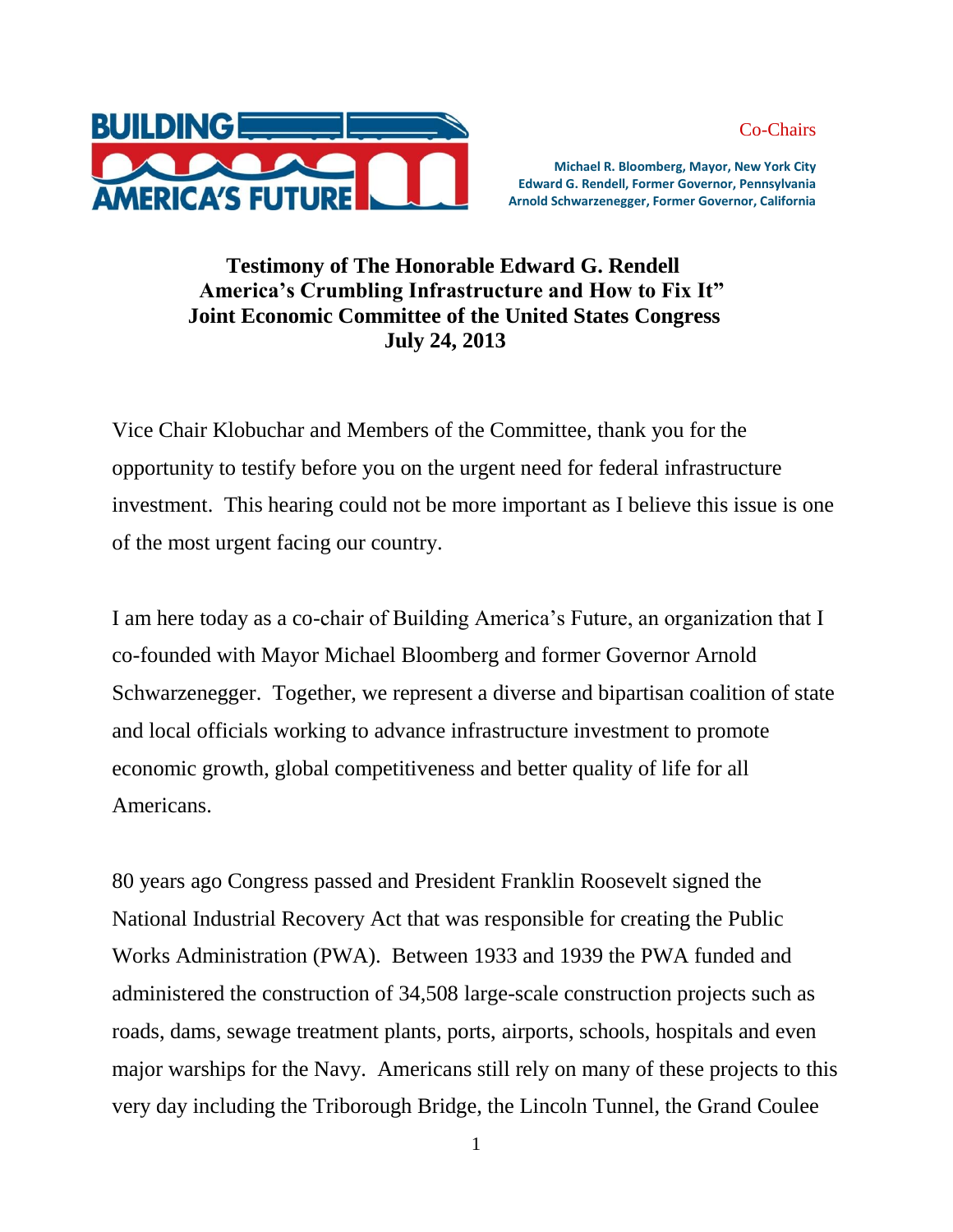Dam and the Overseas Highway connecting Key West to the Florida mainland. With an investment of \$6 billion, the PWA funded needed projects and employed thousands of skilled workers.

This era epitomized the American can-do spirit of building big things. We need to recapture that spirit because if we don't, we will continue to fall behind our economic competitors.

Late last year Building America's Future released *Falling Apart and Falling Behind* – a comparative analysis of the transportation infrastructure investments being made by the U.S. and our global economic competitors. As the title suggests, other countries are racing ahead of us by making smart, long-term investments in modern transportation networks such as rail, ports and electric grids to meet the demands of the  $21<sup>st</sup>$  century global economy.

The fact that the World Economic Forum had ranked the competitiveness of U.S. infrastructure number one in 2005 and number fourteen in 2012 illustrates the challenges before us.

Take a look at some of the port investments being made by our global competitors in anticipation of post-Panamax vessels becoming the norm once the newly widened Panama Canal is completed. Since 2000, China has invested over \$3.5 trillion in its ports. Brazil has invested over \$250 billion since 2008. And as a result China is now home to six of the world's ten busiest container ports while the U.S. has none in the top ten. Shanghai's port now moves more container traffic in a year than the top eight U.S. ports combined. Brazil's investment has gone into its Acu Superport, larger than the island of Manhattan, with state-of-the-art

2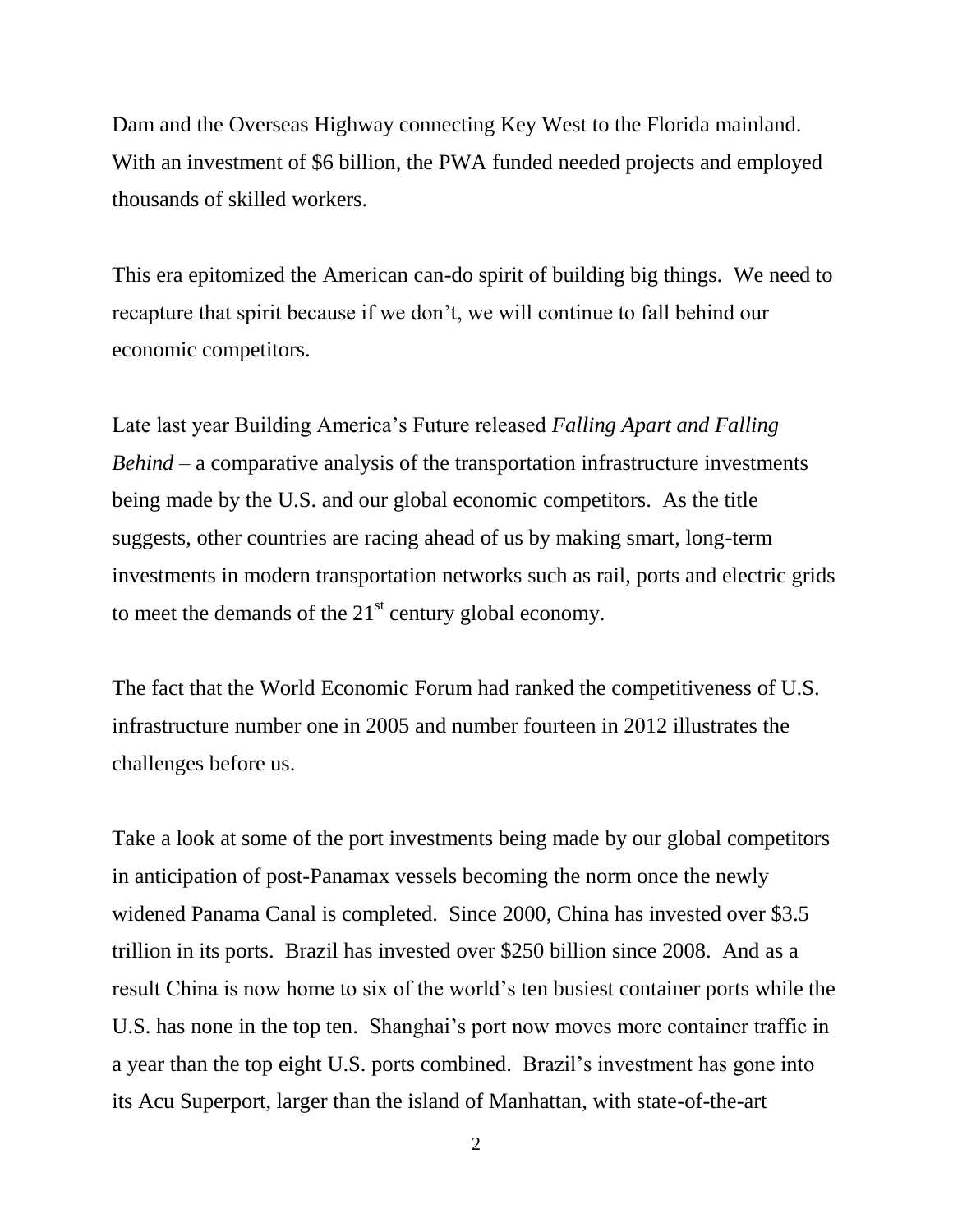highway, pipeline and conveyor-belt capacity to ease the transfer of raw materials onto ships heading to China.

Here at home, and despite a large surplus in the Harbor Maintenance Trust Fund, the busiest U.S. harbors are under-maintained. The U.S. Army Corps of Engineers estimates that full channel dimensions at the nation's busiest 59 ports are available less than 35 percent of the time. Only two of our ports on the East Coast are deep enough to accommodate the post-Panamax ships.

The situation on our roads is not much better. The Texas Transportation Institute's 2012 Urban Mobility Report stated that traffic congestion had Americans wasting time and 2.9 billion gallons of fuel at a cost of \$121 billion – that equates to \$818 per commuter. And no wonder when one learns that the number of vehicles traveling on American highways has increased by 37 percent from 1990 to 2010 yet the miles of new highway lanes have grown by only four percent. This comes at a time when the nation's population has increased by 25 percent.

The growing congestion on our railway system plagues the nation's freight corridors, choking economic growth and development throughout every region of the country. In Chicago alone, the nation's largest rail center, congestion is so bad that it takes a freight train longer to get through the city limits than it does to reach Los Angeles. The cost to mine metallurgical coal in North America is the same as it is in Australia, but the cost to ship it to the coasts so that it may be exported to Asia is up to four times greater due to transportation and logistical costs.

Earlier this year the American Society of Civil Engineers (ASCE) released its 2013 Report Card for America's Infrastructure and awarded America's infrastructure a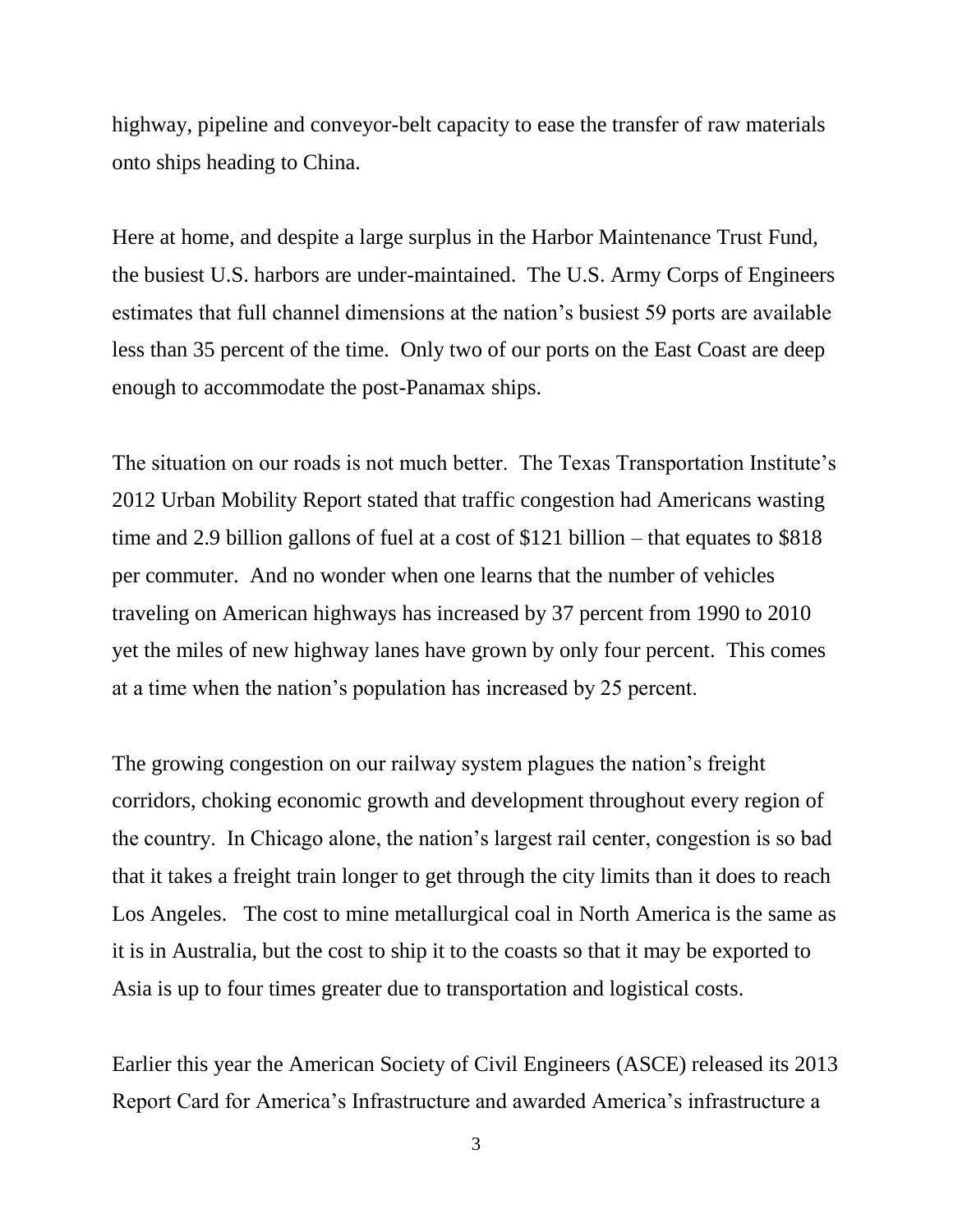grade of D+. In order to bring the nation's infrastructure up to a state of good repair, the ASCE estimates that it will take \$3.6 *trillion* between now and 2020. \$3.6 trillion - that is a very big number. But for America to remain competitive we must have a first class infrastructure. And that means all levels of government and the private sector must make strategic investments in infrastructure.

Many at the state and local levels are weary of waiting for Washington to act and have begun to take matters into their own hands. This year alone, four governors have signed legislation to increase revenue for transportation and several others had proposed similar measures. And the success rate for local ballot initiatives remains high. In 2012, the success rate of such initiatives was 79 percent.

The West Coast in particular has been a hotbed of innovation and activity. Earlier this month, the Oregon legislature approved a bill to allow drivers to pay a fee for each mile they drive instead of paying the state gasoline tax. The current state gas tax is 30 cents per gallon and would be replaced by a fee of 1.5 cents for every mile driven. The program is limited to 5,000 volunteer drivers who will have several options to report their mileage such as smartphone tracking, reading mileage from their car's odometer, and even paying a flat fee to address privacy concerns.

Late last year the states of Oregon, California, and Washington joined with British Columbia to form the West Coast Infrastructure Exchange. The intent of the Exchange is to combine expertise and resources to build projects critical to the region's economic growth and competitiveness. By combining several smaller projects that on their own may not attract private sector investment, the Exchange seeks to maximize investments of public and private sector dollars.

4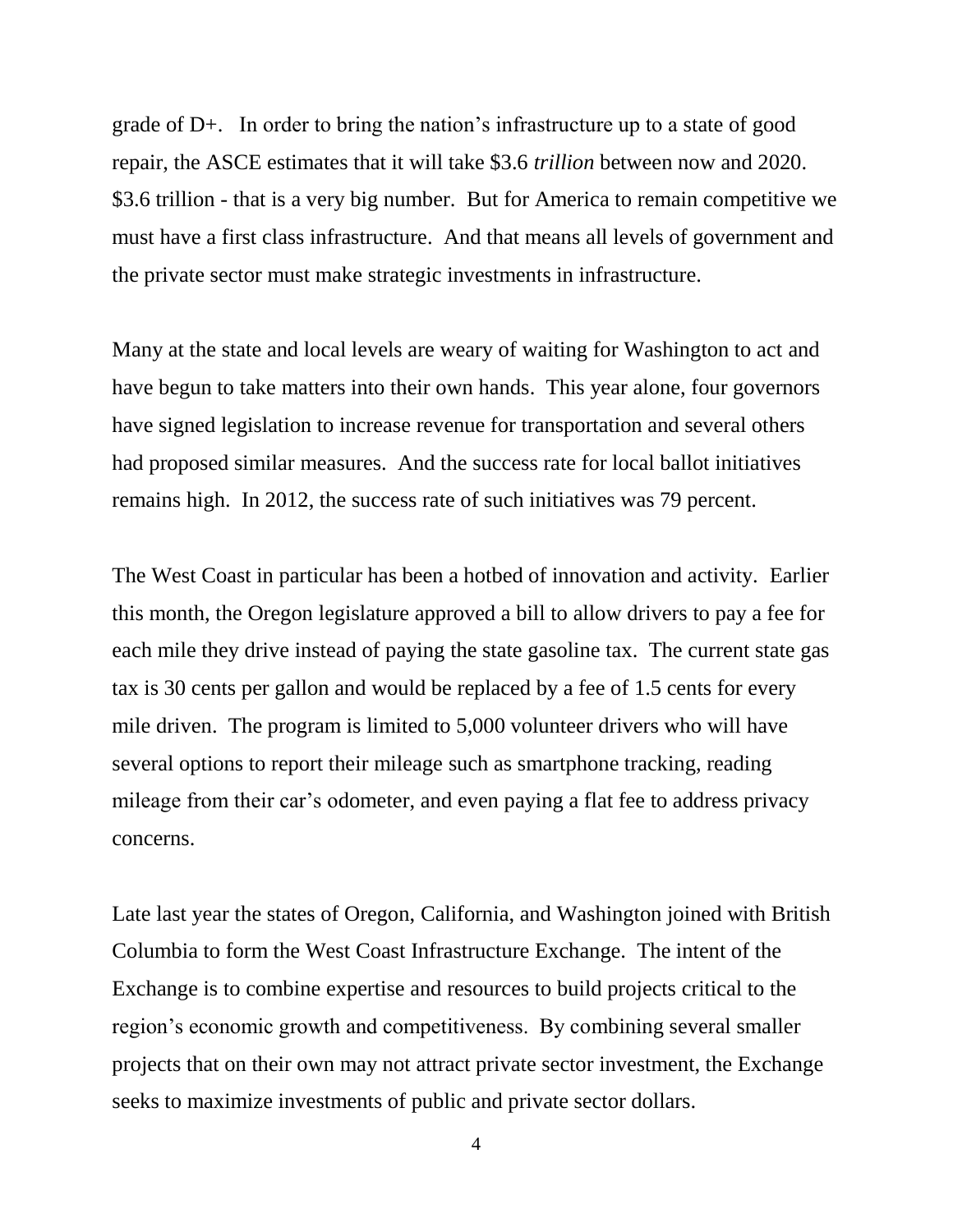With regard to leveraging public investments with private dollars, more states have approved legislation granting them authority to pursue partnerships with the private sector. Currently 36 states and Puerto Rico have such authority.

In Chicago, Mayor Rahm Emanuel fought for and got approval to create the Chicago Infrastructure Exchange to leverage private capital with public funds to fix rundown schools and upgrade water systems.

But we still need leadership in Washington to help prioritize and fund large-scale projects of regional and national significance that are too large for any one state or community to handle. Without an overriding national vision and interconnected network, America's transportation infrastructure would resemble a patchwork of disconnected roads and rails; our aviation system would be untenable; and goods movement would be greatly hindered.

The impending expiration of MAP-21 in September of next year gives Congress an opportunity to continue to reform the nation's transportation policy and to get creative in raising the revenue necessary to keep America moving.

There is no way around it - more revenue is needed to keep the Highway Trust Fund solvent. The Congressional Budget Office has reported that "the current trajectory of the Highway Trust Fund is unsustainable." By 2015, the Highway Trust Fund will not have sufficient revenues to meet its obligations in both the highway and transit accounts. Without an increase in revenues or a reduction in expenditures or further transfers from the general fund, the cumulative shortfalls in

5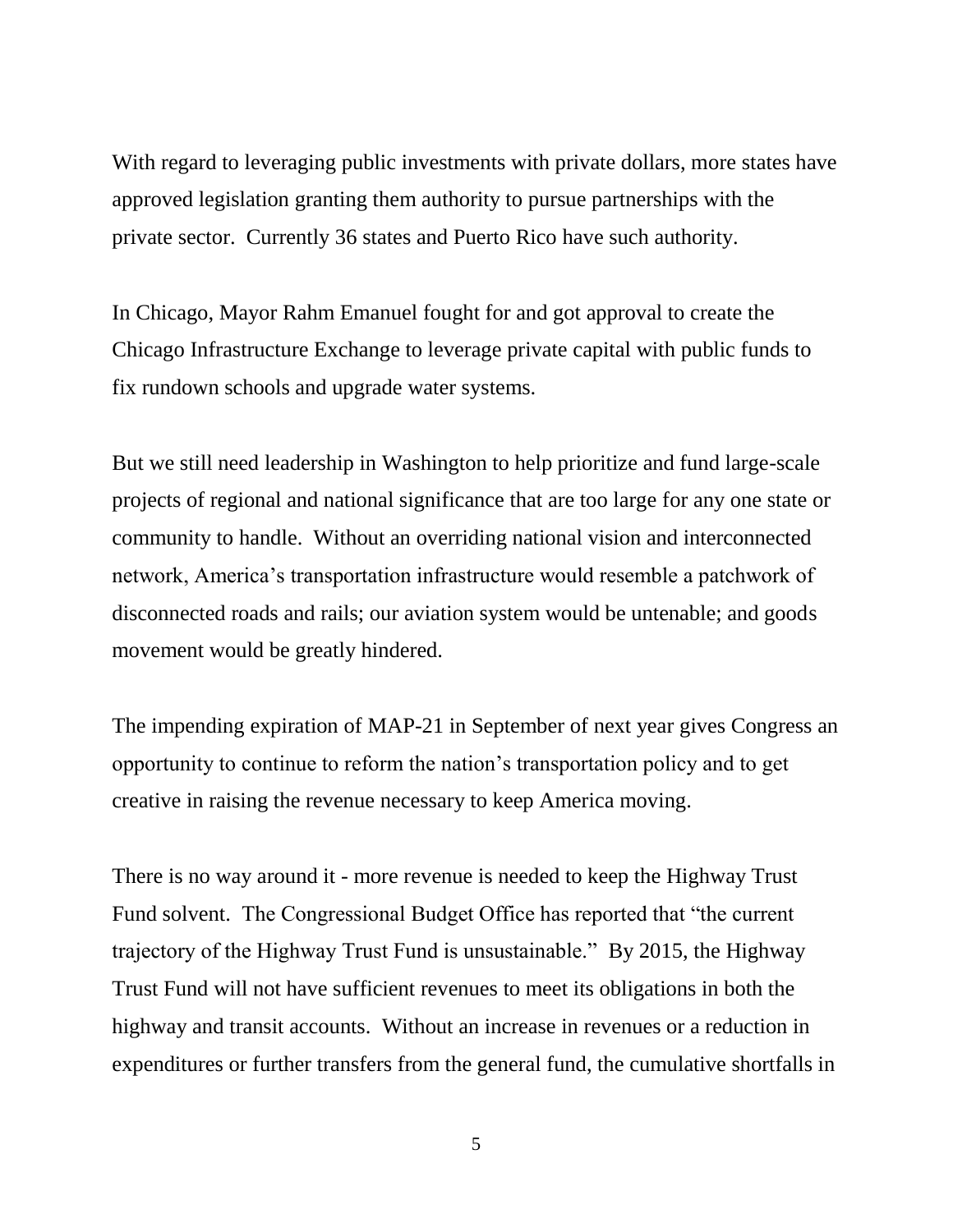the Highway Trust Fund will total \$92 billion for the highway account and \$43 billion for the transit account by the end of 2023.

To regain our economic status as a world leader and to ensure the quality of life that Americans have come to expect, Building America's Future recommends:

- Immediately creating a commission charged with producing a ten-year critical infrastructure plan – covering transportation, water, energy and broadband - that makes significant new investments. The Congressional Budget Office has concluded that an annual additional investment of \$185 billion would be economically justified and the American Society of Civil Engineers recommends an investment of \$200 billion over the next eight years to rebuild the American infrastructure;
- Passing a long-term transportation bill;
- Establishing a National Infrastructure Bank to, among other things, target federal dollars to economically strategic freight gateways and corridors and invest more strategically in projects of national or regional significance that will deliver real economic returns:
- Further increasing the authorization level of TIFIA;
- Making the TIGER program permanent;
- Raising or lifting the cap on Private Activity Bonds;
- Developing other ways to pay for building and maintaining our roads such as:
	- o Incorporating congestion pricing and truck tolling arrangements to more adequately cover the costs imposed by highway use;
	- o Lifting the federal ban on tolling interstates;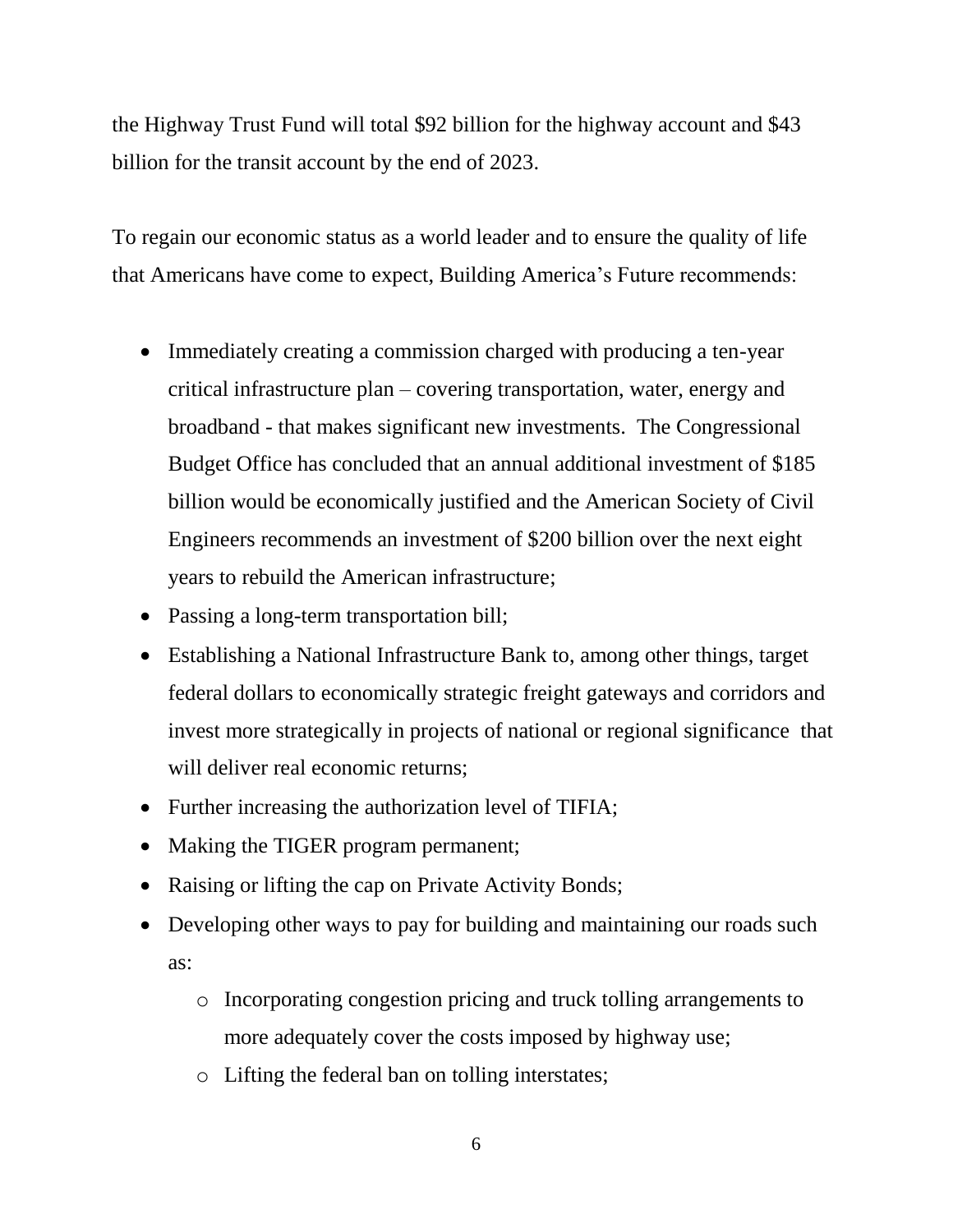- o Reinstating Build America Bonds;
- o Fees based on miles traveled;
- o Reserves built into capital budgets;
- o Once the economy recovers, consider raising the federal gas tax and indexing it to inflation

The other option is to let the status quo prevail. We can continue to underinvest in our critical infrastructure. We can continue to sit on the sidelines and watch countries like Germany, Brazil and Canada make the investments in  $21<sup>st</sup>$  century transportation networks and infrastructure. We can continue to 'fall apart and fall behind.'

Let me be clear. There is a cost associated with doing nothing. The American Society of Civil Engineers has recently issued a series of 'Failure to Act' reports that compared current and projected needs for infrastructure investment against the current funding trends in surface transportation; water and wastewater; electricity; and airports, inland waterways and seaports. The final report, released this January, documents that the total cumulative gap between projected needs and likely investment in these important sectors will be \$1.1 trillion by 2020. It further documents that aging and unreliable infrastructure will increase the costs to businesses by \$1.2 trillion and to households by \$611 billion by 2020.

Infrastructure is an economic driver and has the added benefit of creating longterm quality jobs. It improves the quality of our lives and it enhances our economic competitiveness. There is no better time to invest in America's future. We have seen interest rates at record lows thereby making it more attractive to